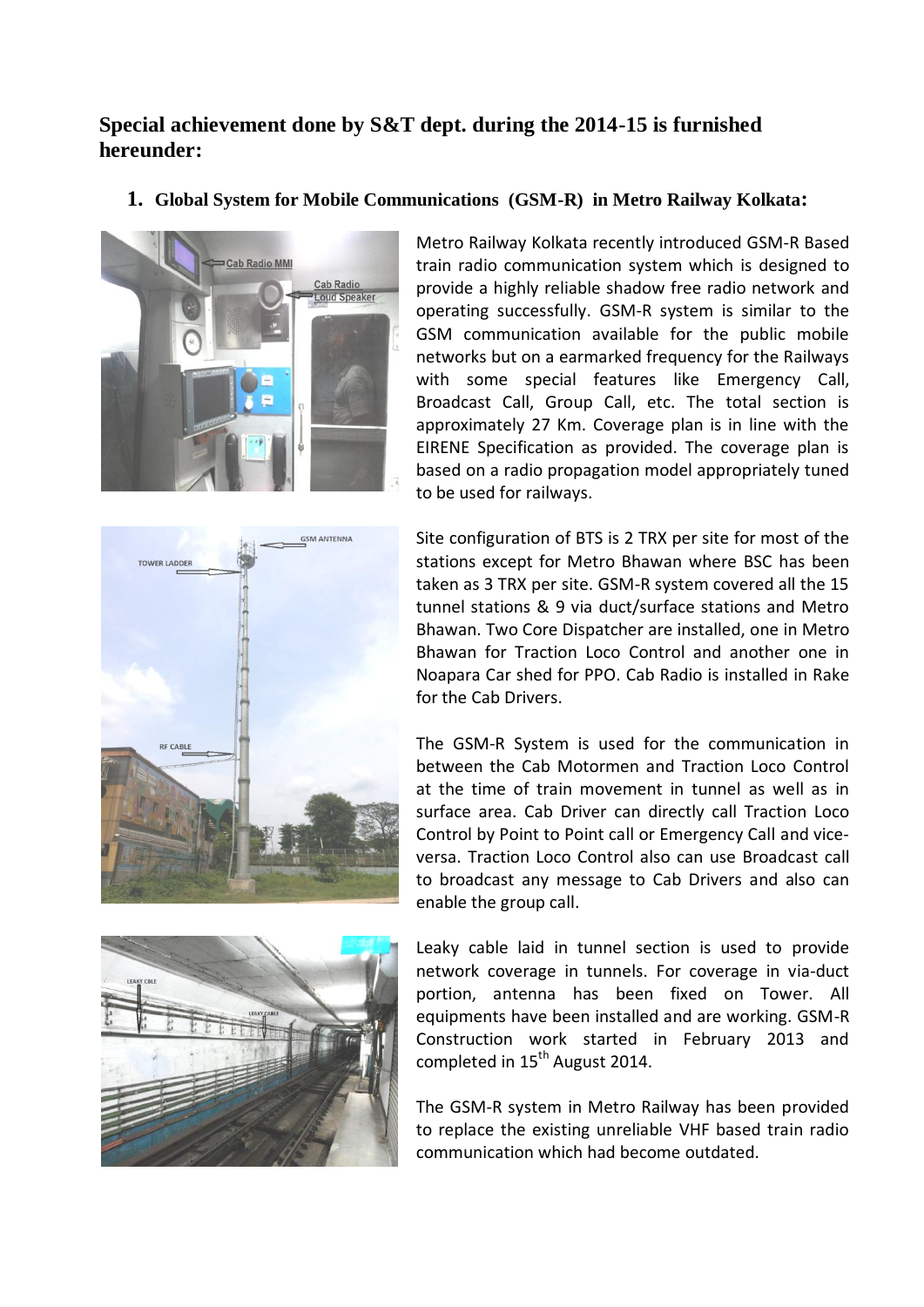## **2. Train Protection and Warning System** (**TPWS) in Metro Railway, Kolkata**





Train Protection and Warning System is a system which supervises the activities done by a motorman during running of train to ensure safety of the train. Generally the trains are moving according to the aspect of the signal. If the motorman passes the signal at DANGER or raises the speed of the train than the permitted speed or if the train rolls back beyond 2 Meters, the TPWS will warn the motorman and will apply brake subsequently.

The system can be broadly divided into two groups i.e. Track side equipments and onboard equipments. In the track side arrangement, LEU (line side electronic unit) kept at station/Loc Box is connected to the signals and balises, kept over the track. Information flow from track side equipment is done through the balise to the on-board equipment via antenna kept underneath the loco. This wireless communication is done in high frequency range. All the information like signal aspect, Kms, Gradient, Speed Restriction etc. are stored in Balises,

On-board equipment consists of broadly TCC (Train Control Computer), DCC (Diagnostic Communication Computer) & DMI (Driver Machine Interface). When the balise antenna fitted under the loco comes over the balise fitted on track, it retrieves the data from the track balise. According to the data received, the on board computer shall generate movement authority and display it on the Drivers panel (DMI). Now the driver can see the movement authority ahead and target speed of the train. Accordingly, driver shall maintain the speed/movement of the train.

The system is an additional aid to enhance safety of the passenger. TPWS has been commissioned in entire Metro Railway on 30.8.14. All AC and Non-AC rakes in service have been equipped with TPWS system and introduced in commercial service.